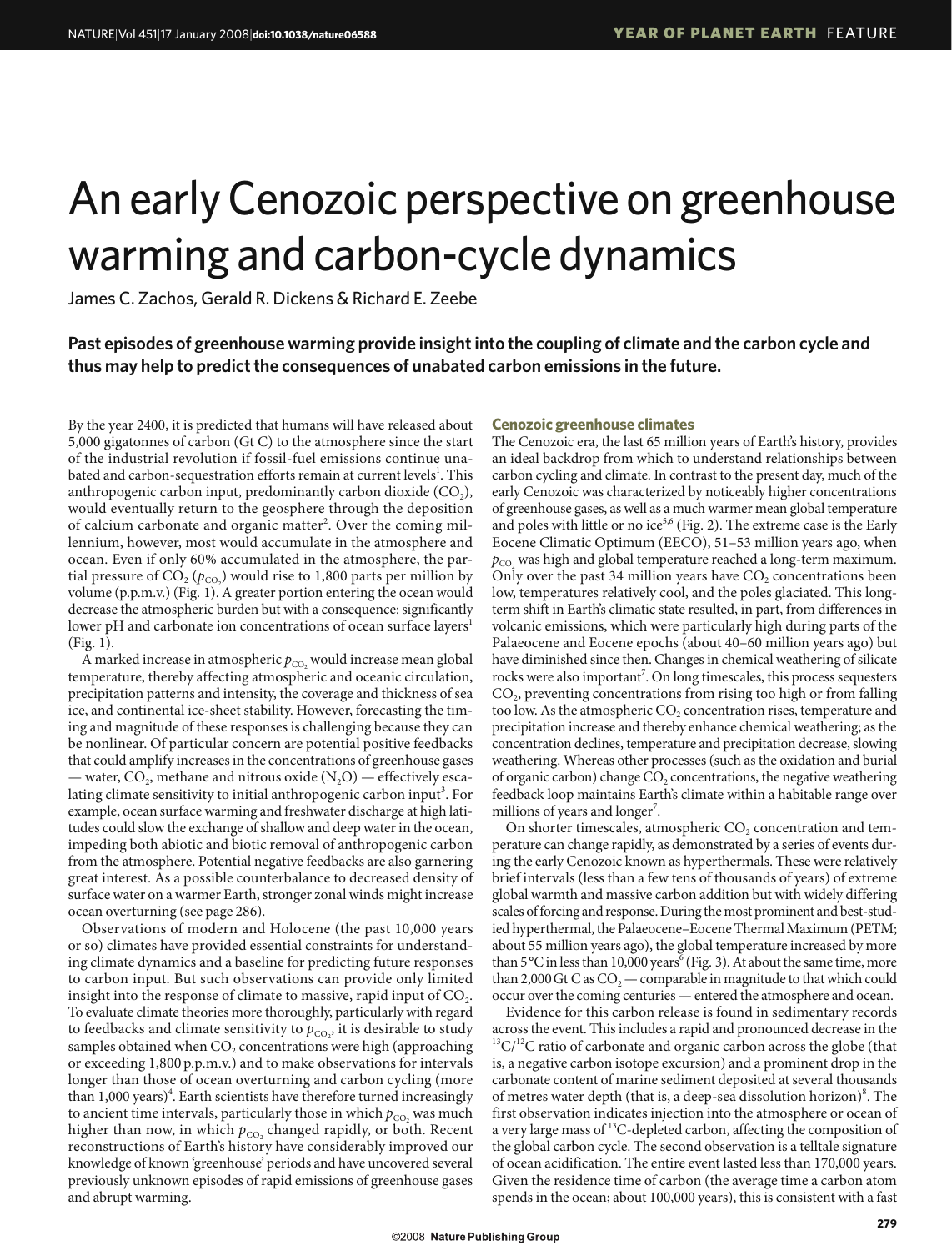

**Figure 1** | **Response to massive carbon input. A simulation of atmospheric**   $CO<sub>2</sub>$  (a), ocean surface pH (b), ocean surface calcite saturation (c) and deep**ocean temperature changes (d) in response to the input of 5,000 Gt C of**  anthropogenic CO<sub>2</sub> into the atmosphere, starting from pre-industrial CO<sub>2</sub> **levels (around the year 1860). These results were obtained with a carbon**cycle reservoir model coupled to a sediment model<sup>7,19</sup>. Blue and green curves **indicate, respectively, runs with and without a silicate-weathering feedback. Silicate-weathering feedback involves the chemical dissolution of silicon**bearing rock on land, the primary permanent sink for CO<sub>2</sub>. Projected changes **in deep-ocean temperature in d assume a homogeneous warming of the ocean**  with a time lag of 1,000 years relative to atmospheric  $CO<sub>2</sub>$  (ref. 2) and the following temperature sensitivities to a doubling of CO<sub>2</sub> concentration: short**dashed line, 4.5 °C; solid line, 3.0 °C; long-dashed line, 1.5 °C.** 

release and subsequently slower removal of carbon. Several other early Eocene hyperthermals have been documented recently<sup>9</sup>, including the Eocene Thermal Maximum 2 (Fig. 2). Although their features have not yet been fully established, the events are also characterized by negative carbon isotope excursions and deep-sea carbonate dissolution horizons, but are proportionally smaller than for the PETM.

The source or sources of massive carbon injections during early Cenozoic hyperthermals remain uncertain. Carbon might have come from deeply buried rocks, perhaps liberated as methane and  $CO<sub>2</sub>$  during intrusive volcanism<sup>10</sup>. Alternatively, it could have come from Earth's surface as a positive feedback to initial warming. For example, a rise in deep-sea temperature might have triggered the decomposition of gas hydrates on continental margins, releasing substantial amounts of methane and fuelling additional warming<sup>11</sup>. Another such source is the oxidation of organic matter in terrestrial environments<sup>12,13</sup>. In general, methane is appealing as a major source of carbon because it can be

markedly depleted in  ${}^{13}$ C and because it rapidly oxidizes to CO<sub>2</sub> in the atmosphere and ocean.

Irrespective of source, the hyperthermals occurred over sufficiently short durations that plate tectonic boundary conditions, although different from those of the present day, did not change substantially. In this regard, the hyperthermals provide a special opportunity to investigate aspects of Earth-system dynamics operating 100–10,000 years after a massive injection of carbon. Already, recent studies of the PETM seem to validate some forecasts about future first-order changes in climate: extreme ocean warming of more than 5 °C extended to the North Pole; shifts in regional precipitation occurred, resulting in greater discharge from rivers at high latitudes and freshening of surface waters in the Arctic Ocean; and global ecosystems changed markedly, with major latitudinal and intercontinental migrations in terrestrial plants and mammals and with the sudden appearance of 'exotic' phytoplankton and zooplankton in open and coastal ocean environments (see refs 14 and 15 for reviews).

More importantly, the transient warming events show characteristics that are indicative of short-term positive feedbacks, which accelerated and magnified the effects of initial carbon injection before weathering and other negative feedbacks restored the global carbon cycle to a steady state. The most obvious characteristics are the timing and magnitude of various environmental signals. Stable-isotope and other records suggest that the abrupt and massive carbon input followed an interval of gradual warming and preceded an interval of decreased carbon uptake. Moreover, for the PETM, even the most conservative estimates of the mass of carbon released might require contributions from multiple sources.

## **Opportunities and challenges**

The overall conditions and transient hyperthermals of the early Cenozoic represent an assortment of natural experiments that can help researchers to investigate the coupling of carbon cycling and climate over a range of timescales, and thus provide a means of testing theory. Two important opportunities are to evaluate the role of physical and biogeochemical feedbacks in amplifying or moderating increases in concentrations of greenhouse gases, and to investigate the basic sensitivity of climate to extreme changes in concentrations of greenhouse gases.

#### **Feedbacks**

The ocean is the primary carbon sink on moderate timescales (100– 1,000 years), so of the 5,000 Gt C that humans could emit into the atmosphere (between the onset of the industrial revolution and the year 2400), the ocean would probably absorb roughly 70% after 1,000 years (Fig. 1). However, such carbon uptake depends on exchange between the thin and relatively warm surface layer that absorbs atmospheric  $CO<sub>2</sub>$ and the much thicker and relatively cold deep-ocean reservoir that can store large amounts of carbon. As the small surface reservoir takes up  $CO<sub>2</sub>$ , its pH decreases<sup>1</sup>, slowing the additional absorption of  $CO<sub>2</sub>$ . To prevent the surface layer from becoming oversaturated, carbon must be shuttled quickly to the thermally isolated deep reservoir through advection (deep-ocean convection) or through the sinking of dead organisms (the biological pump). Unfortunately, rapid warming may compromise both processes. Warming and freshening of high-latitude surface water can slow the rate of convective overturning, and increased thermal stratification makes it more difficult for wind-driven mixing to return nutrients from the deep ocean to organisms in the photic zone (the upper 200 m or so of the water column, which is penetrated by sunlight, thereby allowing organisms to photosynthesize)<sup>3</sup>. Although such a state cannot be sustained indefinitely, because diffusive processes would transfer heat to the deep ocean, it could accelerate the increase in atmospheric CO<sub>2</sub> concentrations relative to steady-state conditions.

Is there any evidence of similar transient responses during past episodes of abrupt warming? High-resolution single-shell foraminiferal isotope records from the PETM suggest a delay of several thousand years in the propagation of the carbon isotope excursion from the surface ocean to the deep sea $16$ , a pattern that could reflect a transient slowing of overturning circulation. If so, a combination of decreased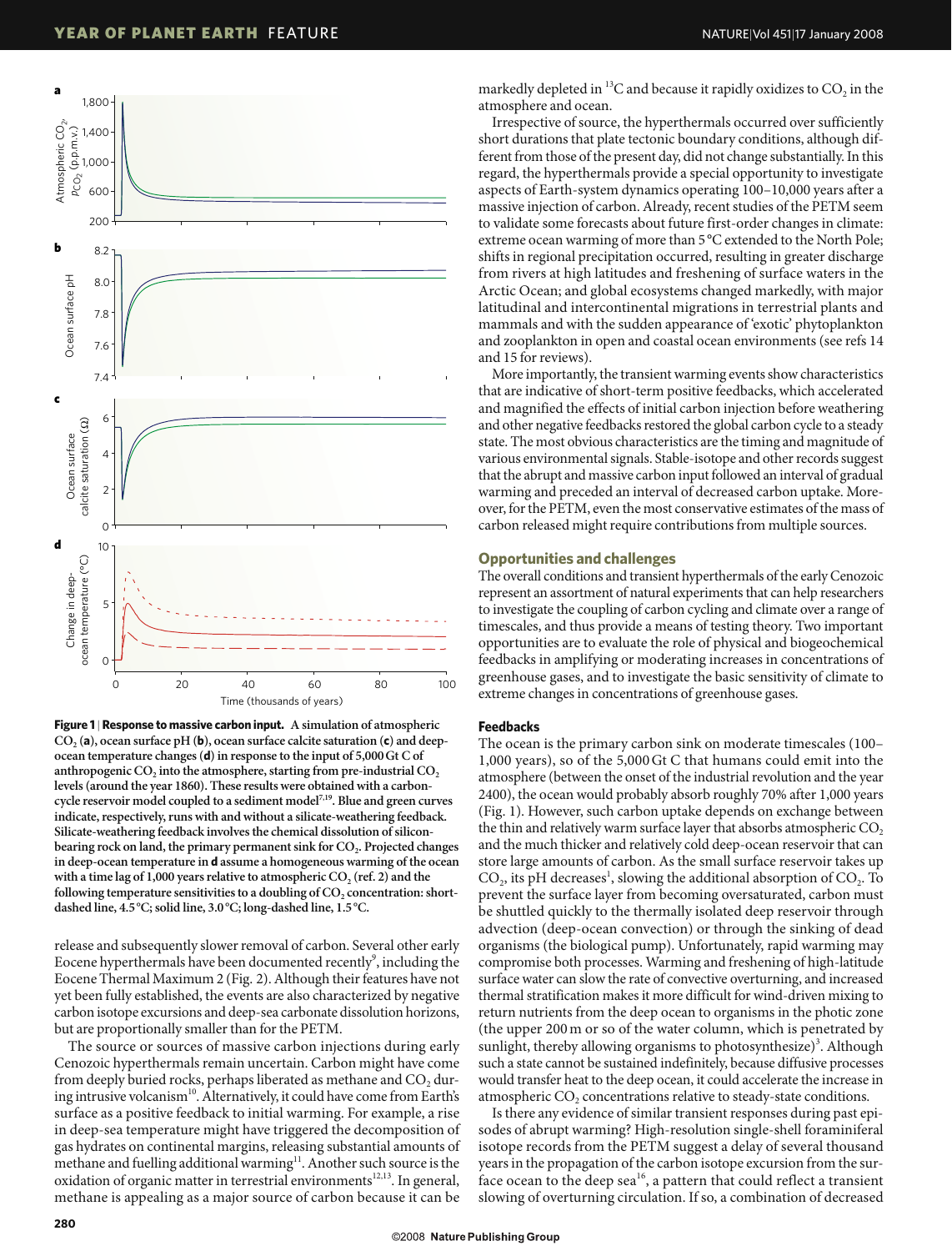ocean overturning and increased surface temperatures should have decreased the flow of dissolved oxygen to deep water. Several direct lines of evidence, such as laminated sediment in cores from the Caribbean and central Arctic regions, suggest that dissolved oxygen did indeed decrease across the PETM. Moreover, the PETM coincided with a major extinction of benthic foraminiferans, with widespread oxygen deficiency in the ocean as a possible cause<sup>17</sup>.

With such ocean conditions, greater preservation and burial of solid organic carbon in deep-sea sediments might be predicted, effectively countering the decreased carbon flux from surface waters. However, this has not been documented. Two largely unexplored processes involving the microbial decomposition of organic carbon, both functioning as additional positive feedbacks, might operate during times of massive carbon input and rapid warming. Carbonate dissolution in the deep ocean decreases sedimentation rates, exposing organic carbon at or near

the sea floor for a longer duration, and warming of deep waters will accelerate overall microbial activity and the consumption of organic carbon. Future investigations might therefore focus specifically on the evidence for changes in ocean overturning, oxygen deficiency and the burial of organic carbon.

The positive feedbacks of greatest concern for understanding overall global warming may be those that could release hundreds to thousands of gigatonnes of carbon after initial warming<sup>11-13</sup>. The large masses of organic carbon stored in soils (for example, as peat) or sediments of shallow aquatic systems (for example, wetlands, bogs and swamps) represent a potential carbon input, should regions that were humid become drier. Rapid desiccation or fire could release carbon from these reservoirs at rates faster than carbon uptake by similar environments elsewhere. By contrast, regions that once were dry might emit methane as they become wetter<sup>18</sup>. Methane might also enter the ocean or atmosphere through the





Deep Sea Drilling Project and Ocean Drilling Program sites<sup>6</sup>, updated with **high-resolution records for the interval spanning the middle Eocene to**  the middle Miocene<sup>25-27</sup>. Because the temporal and spatial distribution of **records used in the stack are uneven, resulting in some biasing, the raw data**  were smoothed by using a five-point running mean. The  $\delta^{18}O$  temperature **scale, on the right axis, was computed on the assumption of an ice-free ocean; it therefore applies only to the time preceding the onset of large-scale glaciation on Antarctica (about 35 million years ago). The figure clearly shows the 2-million-year-long Early Eocene Climatic Optimum and the more transient Mid-Eocene Climatic Optimum, and the very short-lived early Eocene hyperthermals such as the PETM (also known as Eocene Thermal Maximum 1, ETM1) and Eocene Thermal Maximum 2 (ETM2; also known as ELMO). ‰, parts per thousand.**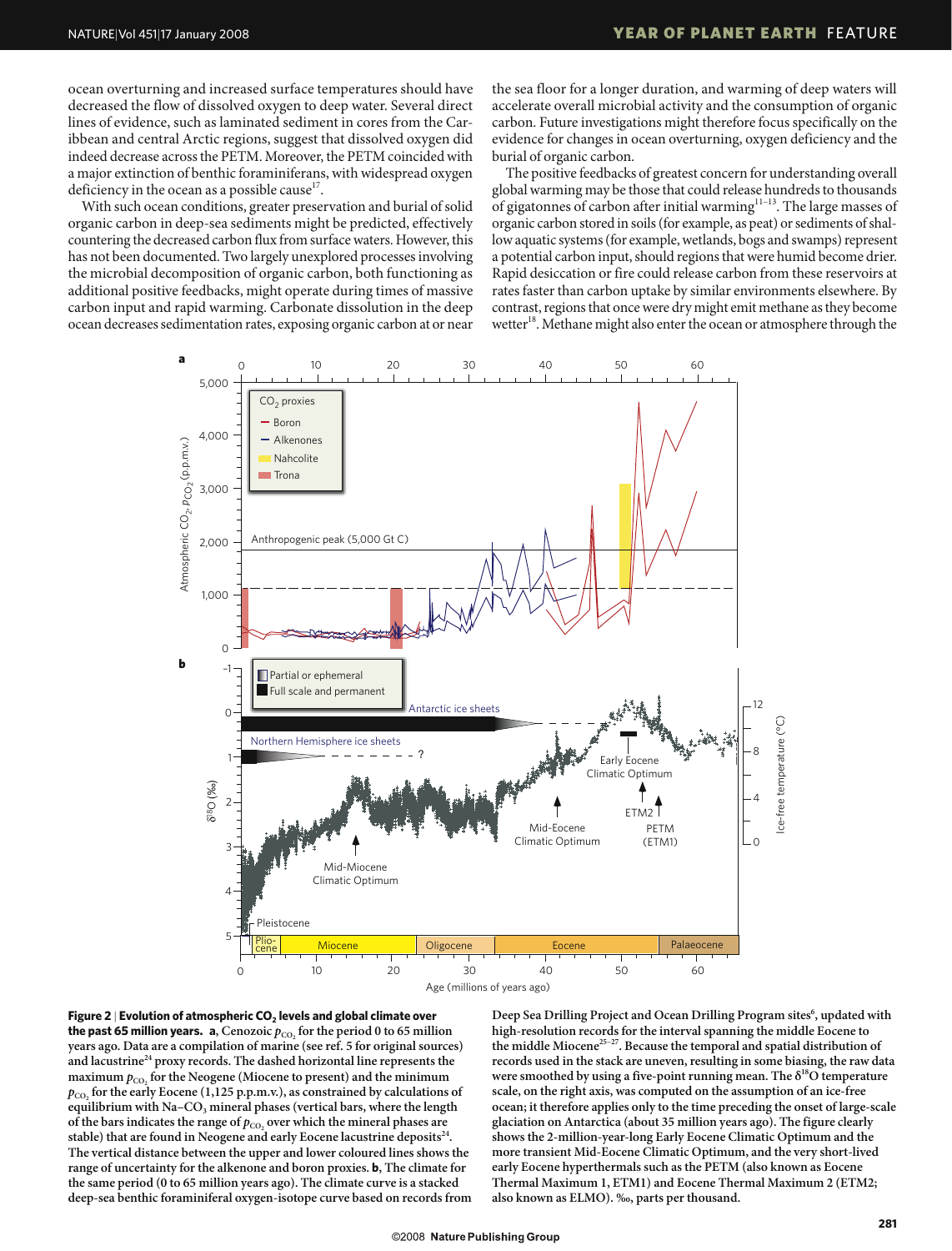

**Figure 3** | **Low-resolution marine stable-isotope records of the PETM and**  the carbon isotope excursion, together with the seafloor sediment CaCO<sub>3</sub> **record. The carbon isotope (a) and oxygen isotope (b) records are based on benthic foraminiferal records (see ref. 6 for original sources), and the**   $CaCO<sub>3</sub>$  records (**c**) are from drill holes in the South Atlantic<sup>8</sup>. Panel **b** also **shows inferred temperatures. Ocean drilling site locations are indicated in**  the keys. The decrease in sedimentary CaCO<sub>3</sub> reflects increased dissolution **and indicates a severe decrease in seawater pH (that is, ocean acidification).**  The base of the CaCO<sub>3</sub> dissolution horizon is below the onset of the carbon **isotope excursion because most of the carbonate dissolution involved uppermost Palaeocene sediments that were deposited before the event (chemical erosion). Panels a and b adapted, with permission, from ref. 6.**

dissociation of gas hydrate in marine sediment. This feedback would probably take several thousands of years to initiate because heat must be propagated by ocean advection to water depths at which hydrates can form (more than 1 km in the early Cenozoic), and then by diffusion into sediments. However, the amount of methane that could be liberated is enormous, and after gas hydrate dissociation was initiated, the flux might proceed rapidly as overpressured pore waters triggered fluid expulsion or sediment slides on the sea floor $1$ .

These potential carbon-cycle feedbacks for amplifying warmth are not fully understood. In fact, demonstrating that such feedbacks have operated in the past remains a major challenge. The abrupt negative carbon isotope excursions that mark the hyperthermals and attest to a massive input of isotopically depleted carbon cannot be used alone to identify the source, especially if more than one source existed. Records of geochemical or physical fingerprints, such as hopanoids from methanotrophs or charcoal from wildfires, would help<sup>18</sup>. Constraining the rate and mass of carbon released, for example by quantifying changes in ocean carbonate chemistry, is also essential for identifying sources<sup>19</sup>.

The PETM and other hyperthermals should also provide insight into the longer-term response of the carbon cycle to massive inputs of carbon, including the primary negative feedbacks that temporarily and permanently sequester carbon. Various simulations of the long-term fate of anthropogenic carbon emissions show consistent results. After

the cessation of emissions, and a peak in atmospheric  $p_{CO_2}$ , the ocean steadily absorbs much of the carbon, although with a decrease in pH and carbonate-ion concentration (Fig. 1). The carbonate-ion concentration is restored by dissolution of carbonate on the sea floor within several thousand years, but dissolved inorganic carbon and alkalinity remain high for tens of thousands of years afterwards. As a consequence, atmospheric  $p_{\text{CO}_2}$  does not return to pre-anthropogenic values but stabilizes at levels at least 50% higher than before the carbon injection (Fig. 1).

Marine-sediment records that span the PETM show features consistent with this pattern. The initial release of carbon, as represented by the carbon isotope excursion, is accompanied by widespread and significant dissolution of seafloor carbonate and a net deficit in deep-sea carbonate accumulation (Fig. 3). This is followed by an increase in carbonate accumulation at many locations, presumably reflecting a recovery of carbonate ion concentration<sup>8</sup>. Interestingly, carbonate accumulation during this recovery phase seems greater than before carbon injection, suggesting carbonate oversaturation. Although no detailed reconstructions of  $p_{\rm{CO}_2}$  are available for the PETM, surface temperatures remain warm for thousands of years after the input of carbon seems to cease. Thus, at first glance, observations of the PETM support the theory about the long-term fate of fossil-fuel  $CO<sub>2</sub>$ . The carbonate 'overshoot' represents a negative feedback, probably through enhanced silicate weathering and delivery of dissolved calcium and bicarbonate to the ocean. Gauging the sensitivity of this effect will enable the establishment of constraints on long-term forecasts for the carbon cycle following anthropogenic carbon emissions.

### **Climate sensitivity**

Early Cenozoic climate has received considerable interest because the response of climate to a broad range of high atmospheric values of  $p_{CO_2}$  (probably 1,000 to more than 2,000 p.p.m.v.) can be examined. One feature common to all greenhouse periods, whether transient or long-lived, is exceptionally warm poles<sup>15</sup>. In the more extreme cases, the EECO and PETM, high-latitude temperatures were substantially higher than can be simulated by models without unreasonably high  $p_{CO<sub>2</sub>}$ (refs 20, 21). Somehow, models are not precisely simulating processes critical to poleward heat transport, albedo, or polar heat retention at higher greenhouse gas levels. Modified ocean heat transport has been investigated and found to be incapable of transporting heat fast enough to compensate for polar heat loss<sup>22</sup>. In contrast, polar stratospheric clouds, which might have been more extensive during the greenhouse intervals because of higher concentrations of methane in the atmosphere, seem to be very effective at trapping heat<sup>20</sup>. Similarly, non-CO<sub>2</sub> greenhouse gases, which are usually neglected, may have had a major role. Recent theoretical and experimental studies indicate that, under high  $p_{CO_2}$ , background concentrations of trace gases such as methane and  $N<sub>2</sub>O$  should be higher because of greater production under warmer and wetter conditions (that is, more extensive wetlands) and because of lower rates of oxidation in the atmosphere (resulting from lower emissions of volatile organic compounds by plants)<sup>21</sup>. Collectively, such physical and biochemical feedbacks would tend to enhance the sensitivity of climate to changes in  $CO<sub>2</sub>$  and might explain the unusual polar warmth of the early Cenozoic.

Another prominent feature of the transient greenhouse episodes, specifically the PETM, are marked shifts in the distribution and intensity of precipitation, as inferred from fossil vegetation and other proxy data. Most regions, particularly in middle to high latitudes, experienced a shift towards wetter climates. However, the response on a regional scale was far more complex. For example, recent studies show that some regions, such as the western interior of North America, became drier at the onset of the PETM, whereas other regions, such as western Europe, experienced increased extreme precipitation events and massive flooding23. These palaeo-observations imply a high degree of sensitivity in the hydrological cycle to extreme changes in  $p_{\text{CO}_2}$  and temperature. Additional documentation of precipitation changes for climatically sensitive regions during Eocene greenhouse episodes could prove useful for assessing how well models simulate extremes in climate.